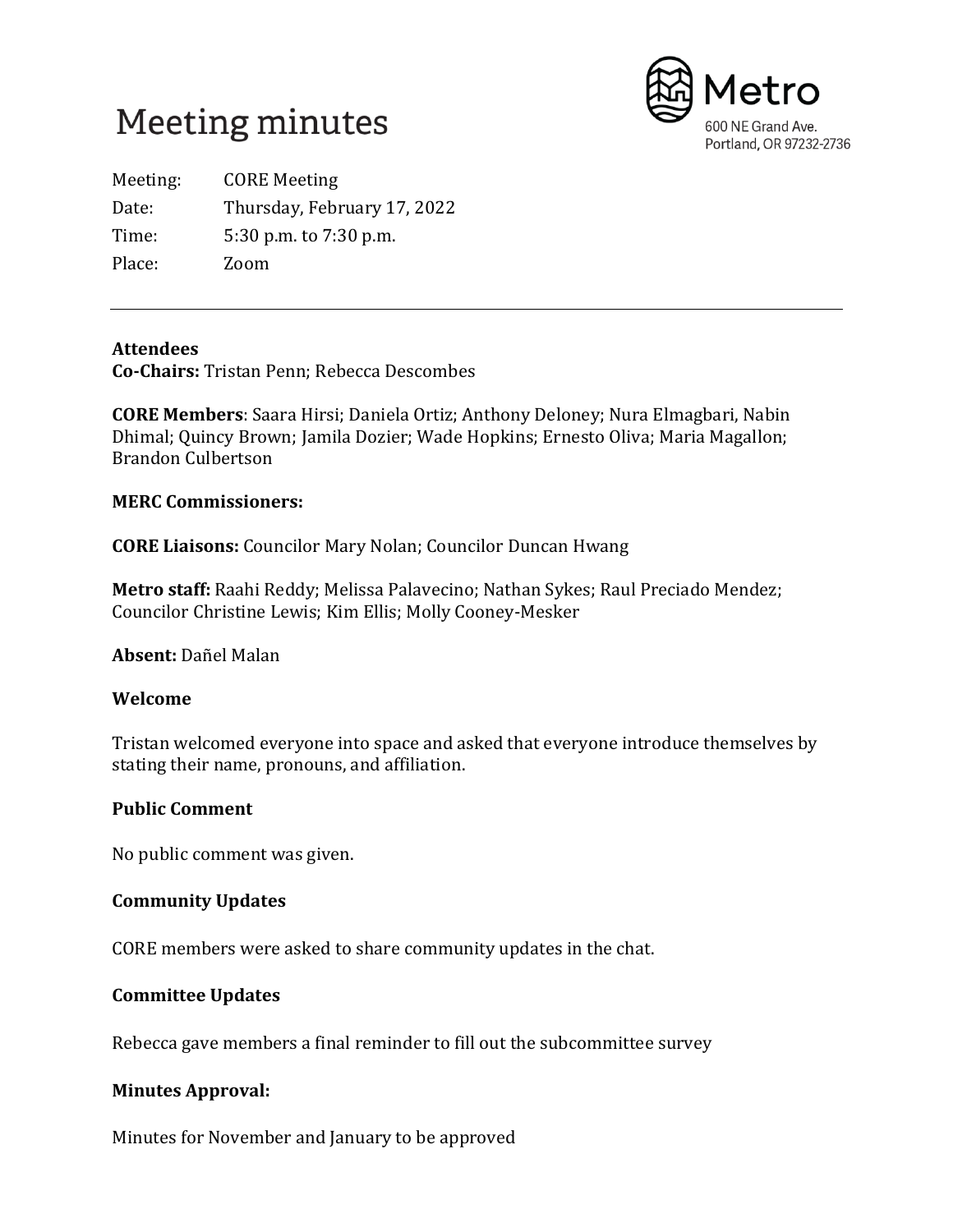Tristan moved to approve January meeting minutes Saara seconded that motion Maria abstained All others approved.

Nura moved to approve amended meeting minutes for November Jamila seconded that motion All Approved

# **Metro Council Update**

Councilor Lewis informed members that she will be leaving as the Council liaison and Councilor Hwang will be taking her place. She shared her gratitude for members and having had the opportunity to server as the council liaison. She told members to keep in touch and shared the many ways folks could get a hold of her.

CORE members shared their appreciation for councilor Lewis's time and leadership.

## **Regional Transportation Plan**

*Presenters: Kim Ellis, Molly Cooney-Mesker* 

Presenters walked through materials.

Nura commented that she wanted to see more concrete numbers around the goals they have for outreach and engagement of communities. She feels this will help with accountability for the project.

Quincy said he wanted to know which agencies were involved and what their role in the plan would be. By knowing who does what it make it easier for community members to hold those agencies accountable. He also remarked that it is difficult to hold the plan accountable in the sense of what the deliverables are in the projects being chosen. He asked what type of matrix and accountability will be used for those projects that are not uplifting racial equity values.

Tristen stated that he would like to see what the process is and what the long-term impact is. And asked if there were any stop gaps or milestones built in for adjustments or pivoting if needed.

Kim responded by saying that the plan is updated five years to better understand what changes are needed and what changes are expected. For each updated they look at where they are falling short by reviewing data.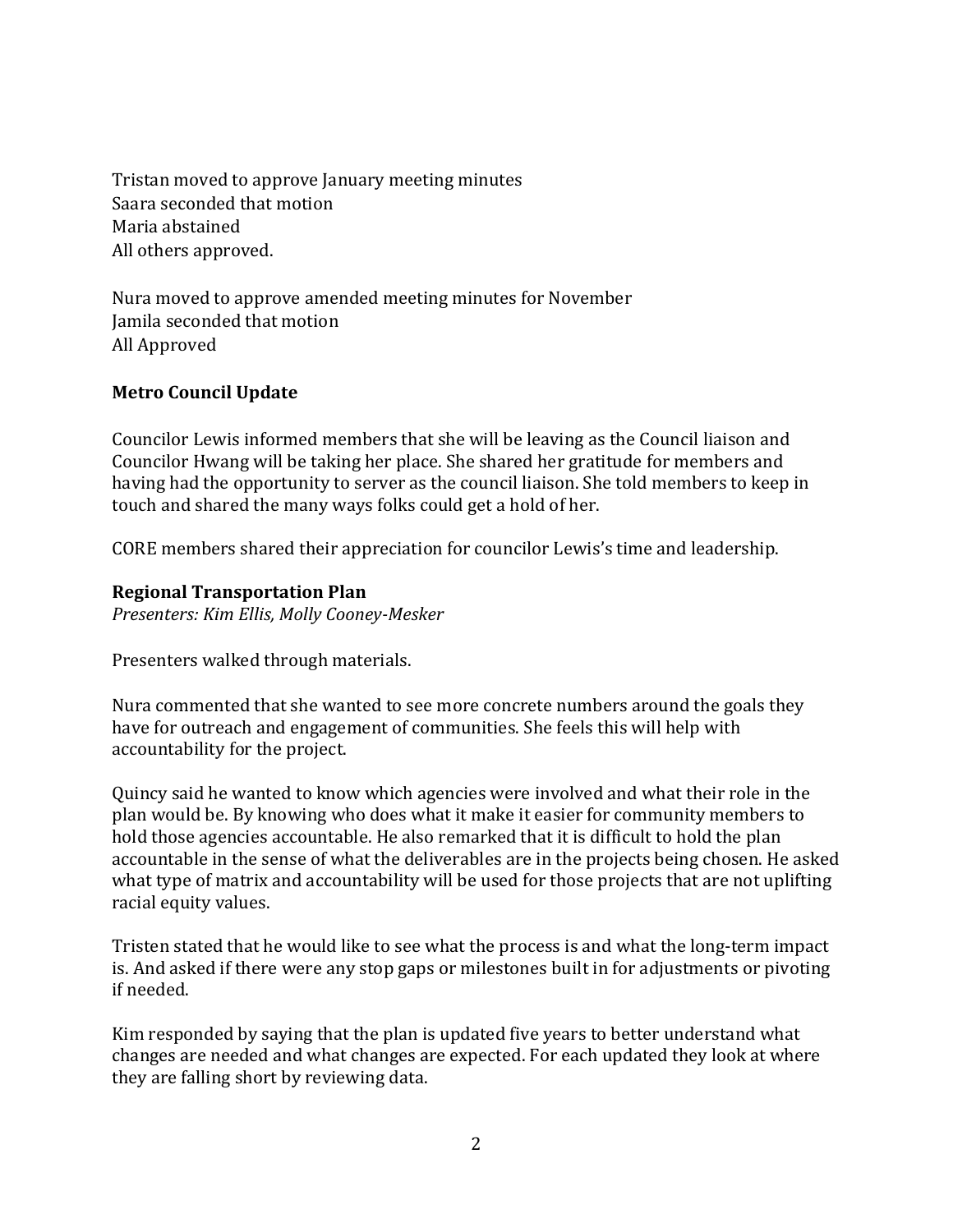Tristen followed up with the suggestion of shortening the time in-between the updates to 3 or 2.5 years instead of the 5.

Quincy responded to Tristen stating that in order for those stop gaps to be shorten it would have to come down from the federal level. And funding for those updates would have to be made available as well.

Rebecca read the question Maria posted in the chat which was "is ODOT's I-205 tolling project a part of this updated plan"

Kim responded that ODOT's I-205 tolling project is not currently a project in the regional transportation plan. It is a topic of discussion right now, with the Metro Council and JPACT. ODOT has requested an amendment for planning for the preliminary engineering phase. This is something that will be discussed in advance of the plan. And then, as part of the update itself.

Rebecca also read Jamila's question from the chat, which was "My big question about the values/outcomes/actions especially in the racial equity and mobility values was "how". Engagement with communities living at the margins is only half of the effort. Our communities are constantly brought to spaces to answer questions about what they need, but nothing comes from it. How will this be measured?"

Kim responded that she thinks part of how it's all being measured is what gets built on the ground. Where and what is being invested in. They are trying to build on previous engagements and bring that information to the policymakers and decision makers. They are committed to continuing to build, what they've heard through this work, and will be looking for ways to demonstrate that and not just keep coming back and asking the same questions.

Molly added that one of the things that they've been working on is to look across many of the efforts that are happening on a local level to pull in some of what has been learned there because they know, that many community members, and especially community members of color, low-income and disabled community members are being unfairly burdened by how many places and spaces they're being asked to show up in and provide time and emotional labor. So they are trying to look to what has been shared recently in other spaces, to make sure that they are incorporating that to the extent they can in this process.

Councilor Hwang stated that one of his priorities while on the Metro council is to really think about how to improve transparency and engagement. He asked the committee members what would keep their communities involved in this super important RTP.